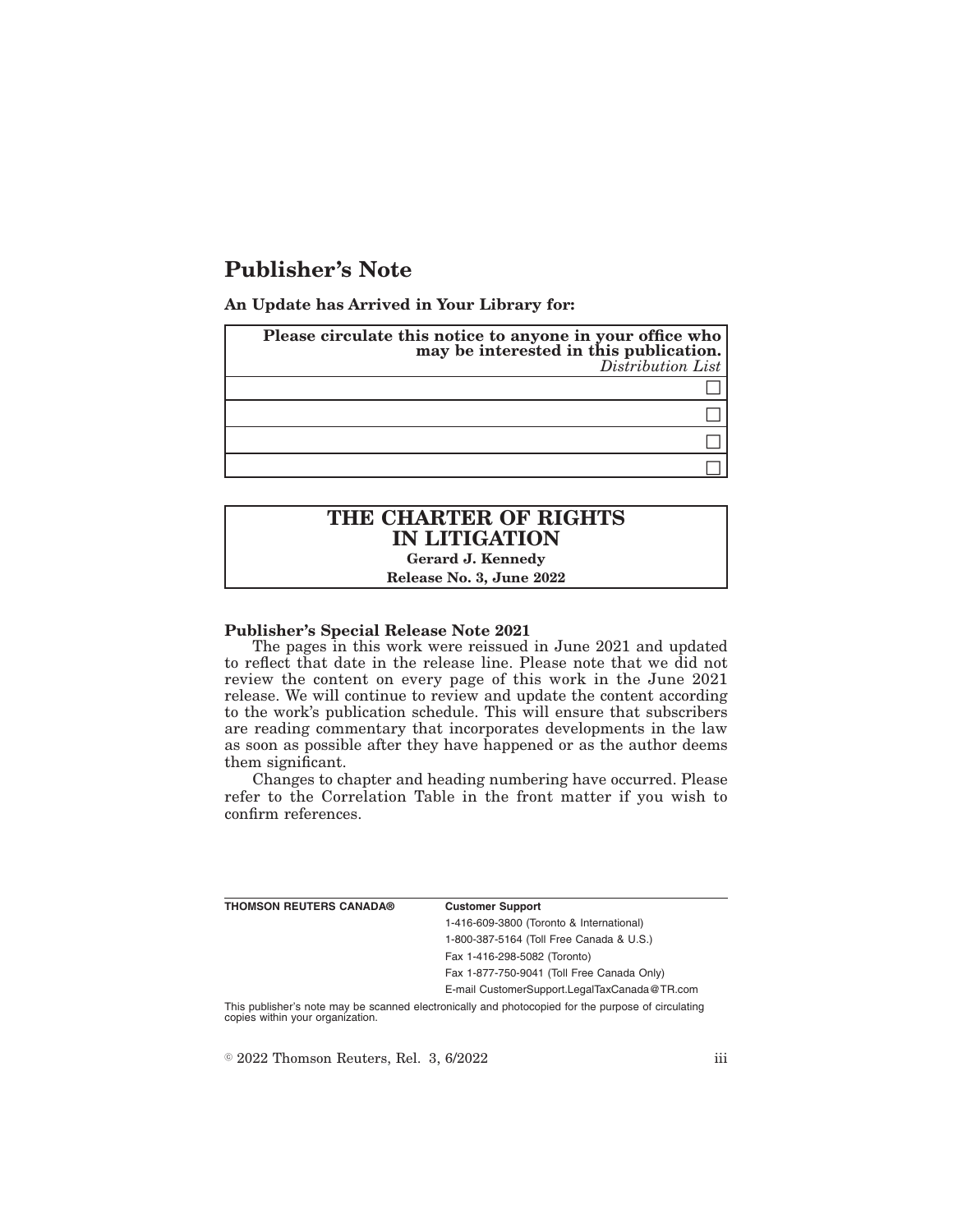**What's New in this Update:**

- E **Application of the Charter Application of the Charter to Interpret Legislative Provisions —** In *Ward v. Quebec (Commission des droits de la personne et des droits de la jeunesse)*, 2021 SCC 43, Wagner C.J. and Côté J., for a majority of the Court (Moldaver, Brown, and Rowe JJ.) noted that while there is overlap between the Charter and the Quebec Charter of human rights and freedoms, CQLR, c. C 12 ("Quebec Charter"), there are differences. The Quebec Charter is, to some extent, broader in the scope of protection it grants, as it binds all legal and natural persons, and not just the state. Dignity, though underlying the Charter, is not expressly guaranteed as its safeguard is in the Quebec Charter. But the Quebec legislature did not intend for the Quebec Charter to advance equality as under the Charter, with equality per se not being protected. Recognizing these differences between the Charter and the Quebec Charter was important to frame the issues in this case, not as a contest between equality and freedom of expression, but between the right to safeguard one's dignity and freedom of expression. Case law under s. 2(b) of the Charter, particularly from *Saskatchewan (Human Rights Commission) v. Whatcott*, 2013 SCC 11, [2013] 1 S.C.R. 467, was nonetheless quite helpful in resolving a conflict between rights to freedom of expression and the safeguard of dignity under the Quebec Charter.
- E **Practice and Procedure Evidentiary Considerations — Need for Full Factual Record Before the Court in Order to Show the Presence of a Rights Violation —** In *Canadian Broadcasting Corp. v. Manitoba*, 2021 SCC 33, Kasirer J. held that media will frequently be granted standing to challenge publication bans or sealing orders given that such orders can affect rights to freedom of expression and freedom of the press guaranteed by s. 2(b) of the Charter.
- E **Principles of Interpretation General Approaches to Interpretation of Charter Provisions — Textual Approach —** *Toronto (City) v. Ontario (Attorney General)*, 2021 SCC 34 disposed of a challenge to Ontario legislation that reduced the number of wards in a municipal election after the campaign had begun. For the majority, Wagner C.J. and Brown J. (with whom Moldaver, Côté, and Rowe JJ. agreed) re-emphasized that text is the beginning of a purposive approach to constitutional interpretation. They noted that the text of s. 3 of the Charter indicates that it is not applicable to municipalities and it was inappropriate to import principles from s. 3 into s. 2(b) analysis. They added that using unwritten constitutional principles such as the principle of democracy to invalidate legislation would be inconsistent with the